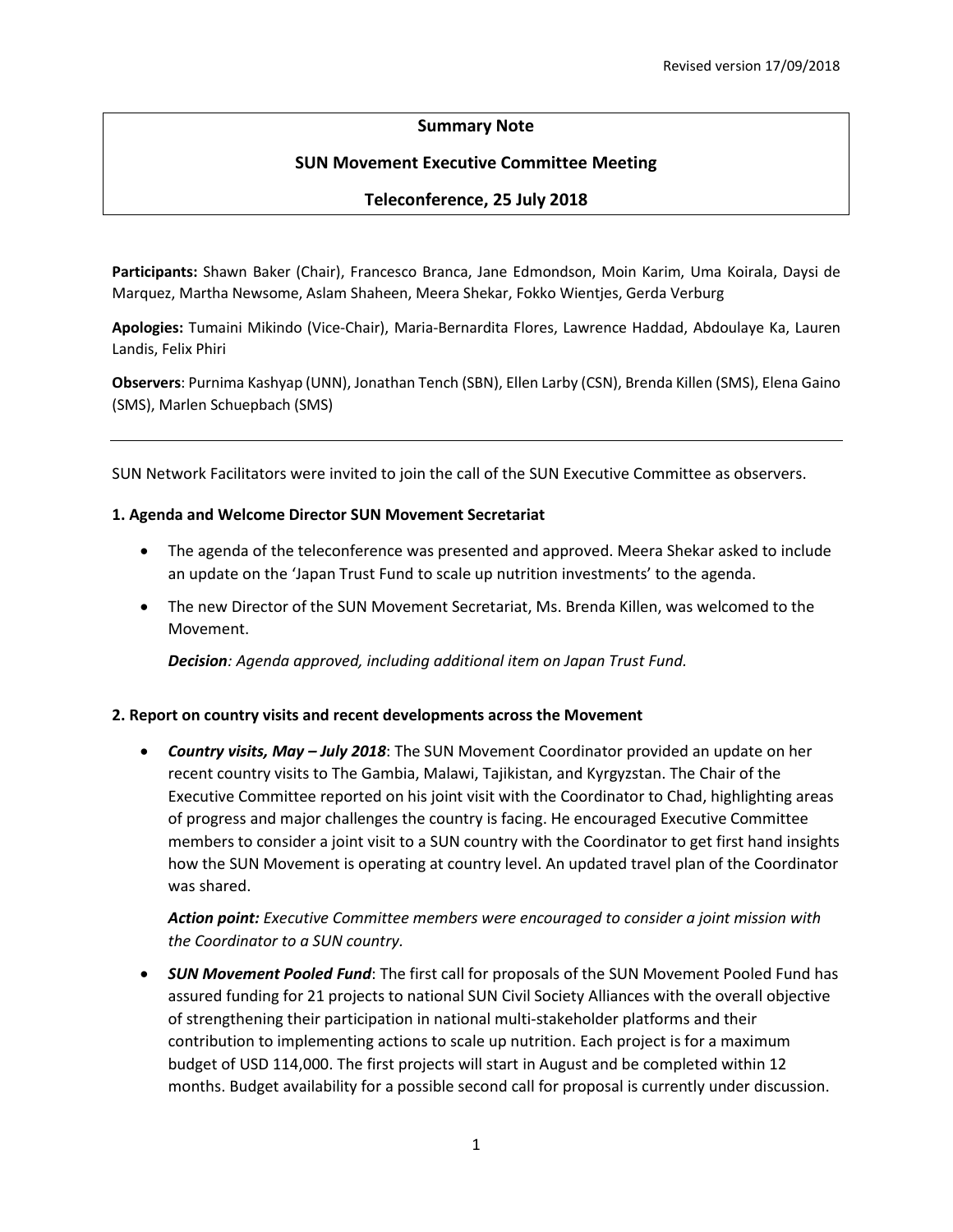#### **3. Update on SUN mid-term review process**

• In the absence of the Executive Committee Task Force leader, the Coordinator presented an update on the SUN Movement mid-term review (MTR), informing that the process was on track. The composition of the independent MTR team was announced early June. The team, led by Richard Manning, has prepared a detailed workplan for the period June-December 2018, a methodology document and an outline of the report. Preliminary findings will be presented by 31 August 2018 to inform the discussion of the SUN Lead Group in September. The mid-term review is composed of surveys (both at country level; and the global level of the [SUN Movement](http://scalingupnutrition.org/sun-supporters/how-is-the-movement-supported/)  [support system\)](http://scalingupnutrition.org/sun-supporters/how-is-the-movement-supported/), interviews, country visits, country case studies and a desk review. The team was pleased with the good response rate to the 360-degree survey. The final MTR report will be delivered on 31 December 2018. The MTR team has regular calls with members of the Executive Committee Task Force and the SUN Movement Coordinator to check in on progress.

*Action point: The Task Force leading the MTR on behalf of the Executive Committee will continue to keep the broader Executive Committee informed on progress.* 

## **4. Update from other Executive Committee Task Forces and Working Groups**

#### **(i) Resource Mobilization for SUN Support System**

• The Chair of the Working Group on Resource Mobilization, Shawn Baker, informed the Terms of Reference setting the parameters have been finalized and circulated to all members of the Executive Committee. To ensure a comprehensive picture of the funding situation of the SUN Movement Support System, the SUN Movement Pooled Fund has been included in the TORs. Membership of the Working Group will be expanded to include one representative of each SUN Network Secretariat.

*Action point: Working Group reaching out to SUN Networks to complete membership. Define next steps.* 

## **(ii) Nutrition Governance, Finance and Coherence – Vision 2025**

• Jane Edmondson, co-lead of the Task Force, informed that the Task Force TORs are under development. Key questions regarding scope and audience still need to be clarified. Considering the complexity of the task, the need for additional resources was raised. It was proposed to consider commissioning parts of the work to an external actor.

*Action points: Task Force finalizing TORs and defining what support is required. SMS to communicate to Task Force name of focal point within the Secretariat.* 

## **(iii) Scope of SUN addressing multiple burden of malnutrition**

• Francesco Branca, leader of the Task Force, communicated the group has reached agreement on the scope of work, which covers the following: Defining double burden of malnutrition and policy response; analyzing opportunities and threats; defining implications for SUN.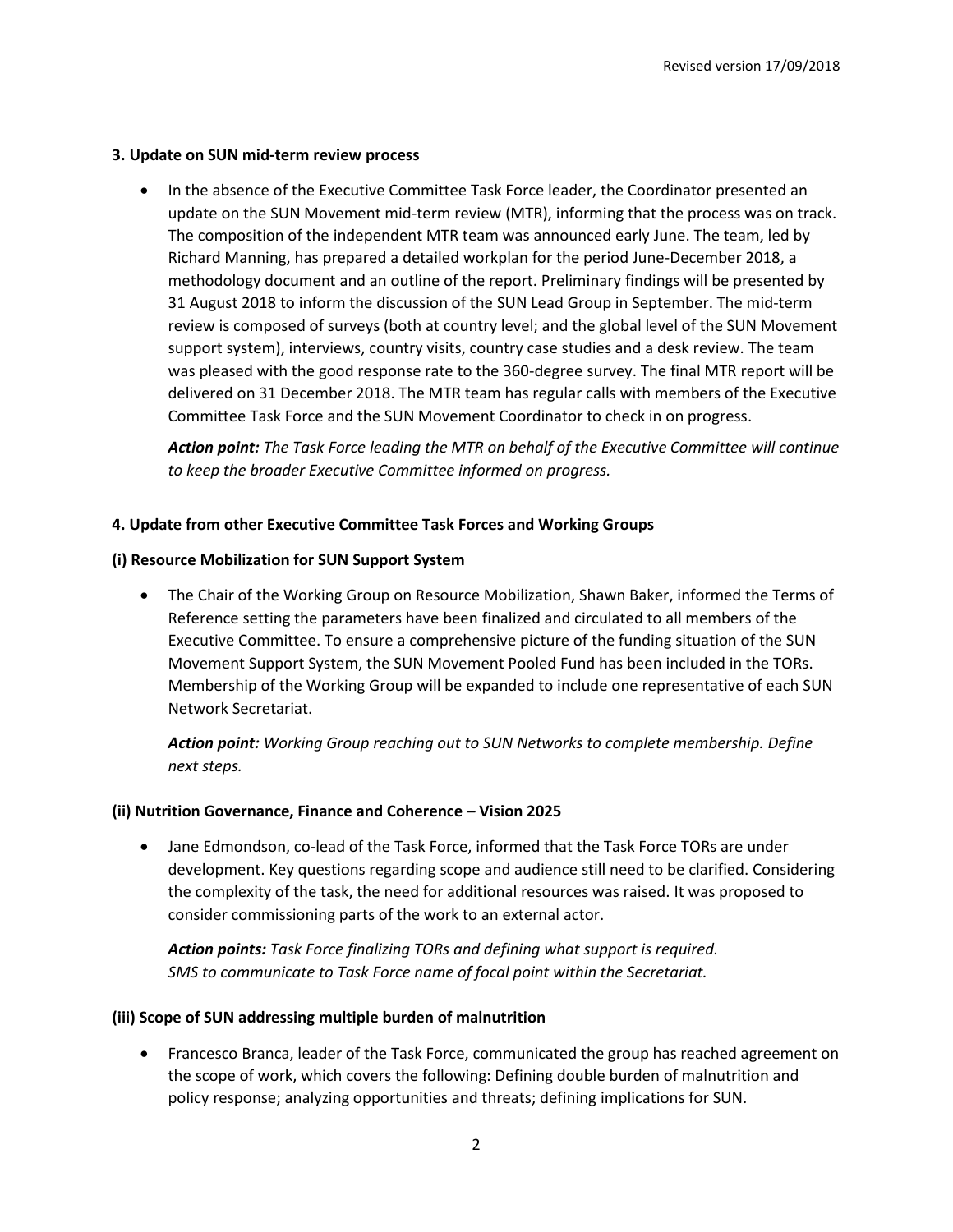*Action point: Circulate finalized scope of work to all members of Executive Committee. Task Force call planned for mid-September.* 

## **5. SUN Lead Group**

- *Lead Group Meeting:* The Coordinator provided an update on the SUN Lead Group meeting which will take place on 26 September 2018 from 08:00-11:00 at UNICEF Headquarters in New York. Members of the Lead Group are invited to offer strategic guidance on three agenda items:
	- o **SUN Movement 2020 and beyond**: Reflecting on preliminary findings of the SUN Movement mid-term review and providing strategic direction for the Movement for the period 2018-2020 and beyond
	- o **Gender equality and women's empowerment**: Lead Group providing strategic guidance on how SUN countries can ensure that women's empowerment and gender equality are central to their national nutrition plans
	- o **Healthy and sustainable food systems to address the multiple forms of malnutrition**: Lead Group providing practical recommendations for SUN countries to transform food systems and stem the alarming rise of overweight, obesity and NCDs

Members of the Executive Committee who are in New York during the  $73<sup>rd</sup>$  session of the UN General Assembly were invited to attend the Lead Group meeting as observers.

*Action point: SMS sending save the date to Executive Committee members inviting them to attend the SUN Lead Group meeting as observers.* 

• *Lead Group renewal process*: The process to renew 1/3 of the SUN Lead Group for the biennium 2019-2020 is underway. The SUN Movement Secretariat conducted an inclusive process to seek input for nominations for potential new Lead Group members. The Coordinator thanked Executive Committee members for their valuable suggestions. A first proposal of a new balanced composition of the Lead Group will be discussed with the Chair of the Lead Group, before the UN Secretary-General will consider the proposal.

## **6. Any Other Business**

# **(i) Next in-person meeting**

- Considering that the final results of the mid-term review will only be available end of December 2018, the Chair proposed to postpone the face-to-face meeting of the Executive Committee to January 2019, and to arrange a teleconference in fall to discuss the outcomes of the Lead Group meeting.
- *Action point: SMS to propose a date for the next Executive Committee call in fall (likely early November) and identify suitable dates for a two-day retreat in January 2019 in Geneva.*